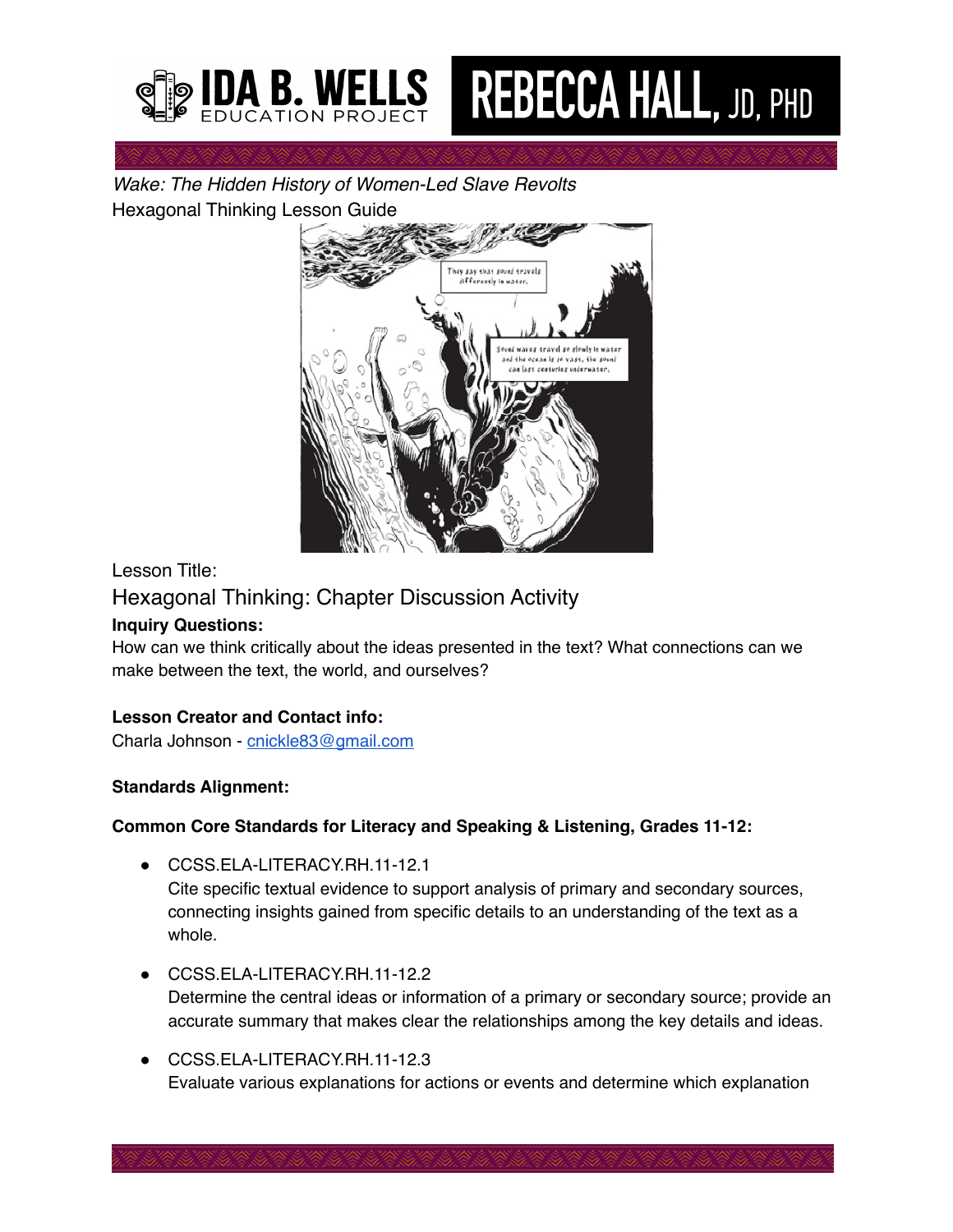ବ**୍ଧିତ**<br><sup>ଭୂ</sup>ା Wake Hexagonal Thinking Guide

best accords with textual evidence, acknowledging where the text leaves matters uncertain.

● CCSS FLA-LITERACY SL 11-12.1 Initiate and participate effectively in a range of collaborative discussions (one-on-one, in groups, and teacher-led) with diverse partners on grades 11-12 topics, texts, and issues, building on others' ideas and expressing their own clearly and persuasively.

#### **Overview of lesson:**

Hexagonal Thinking is a framework for collaborative critical thinking and discussion. While manipulating and connecting ideas placed on hexagons, students discuss whether and how these ideas connect. This activity encourages students to think critically, make connections, explore other perspectives, and support reasoning with evidence.

#### **How it Works:**

- Place an idea on a hexagon. There are six sides where connections could be made to other ideas. NOTE: Concepts for each chapter are provided, however, you may want to have students generate their own key concepts.
- When many ideas are placed on many hexagons, when and where connections make can vary.
- Give a small group of students a deck of hexagons and allow them to make connections as they see fit. During the activity, they should discuss, question, and challenge each other on how and where concepts are connected.

#### **Materials:**

- **● [Hexagonal Thinking Discussion Activity](https://secureservercdn.net/198.71.233.72/6jm.140.myftpupload.com/wp-content/uploads/2022/06/HexagonalThinking_ChapterDiscussionActivity.pptx)** [slide deck](https://secureservercdn.net/198.71.233.72/6jm.140.myftpupload.com/wp-content/uploads/2022/06/HexagonalThinking_ChapterDiscussionActivity.pptx)
- Hexagon Cutouts (at the end of this document)

#### **A Note about Hexagon Decks**

This activity can be completed on paper or digitally.

- The slides provided can be shared with students digitally. Be sure to **make a separate copy** for each student/group. Students simply drag and drop terms onto the desired hexagons.
- You could provide print-outs of the slides, allowing students to write the terms on the hexagons.
- Use the blank hexagon page for students to cut and paste hexagons onto poster or chart paper.

#### **A Note about the Chapter Terms**

Each slide has preselected terms from the corresponding chapter. This is an area where you can differentiate by

- Providing the pre-selected chapter terms
- Providing **some** of the pre-selected terms, and having students generate the rest.
- Allowing students to select their own terms from the chapter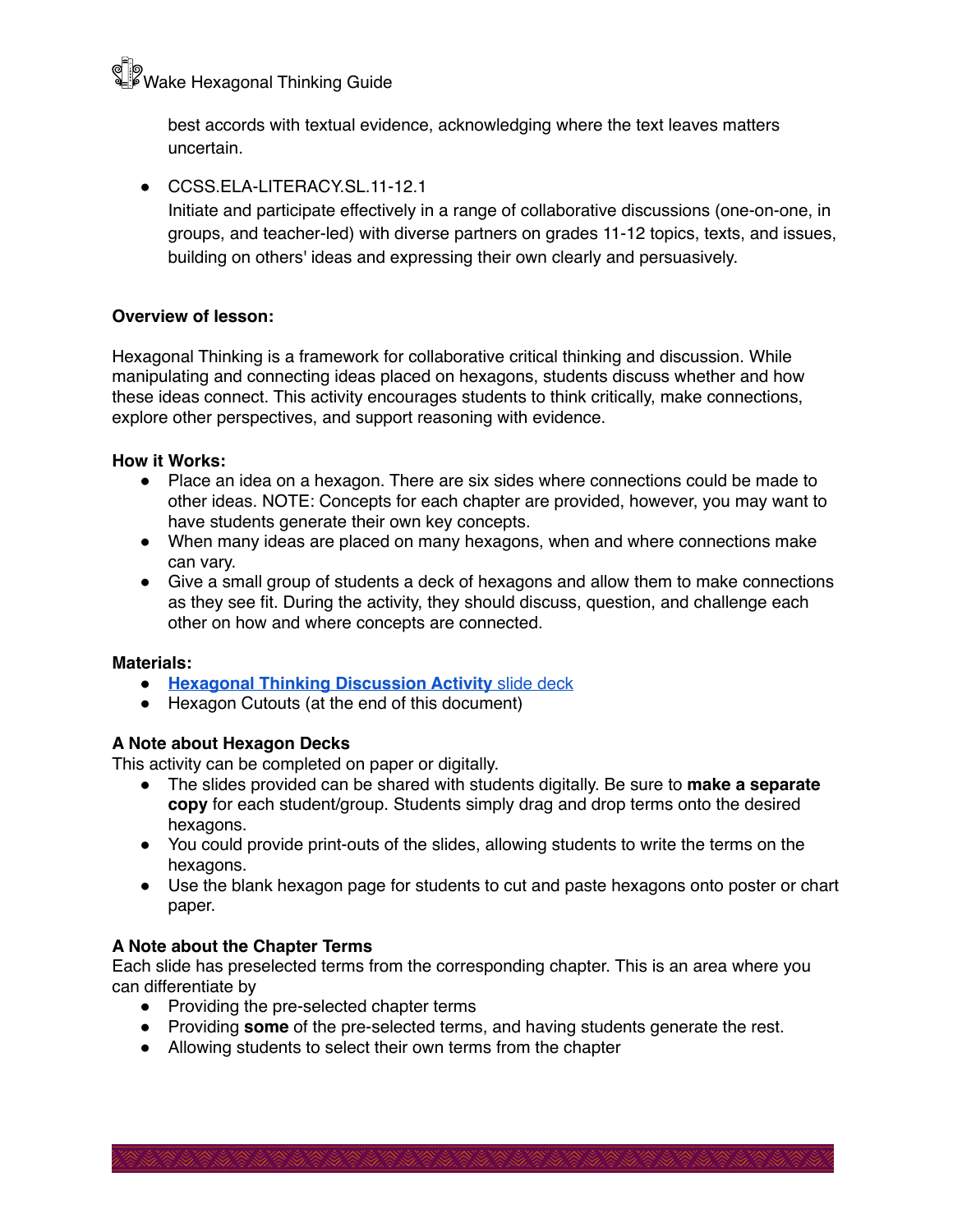## **Procedures:**

Prior to teaching this lesson: Before students begin reading, implement the How to Read *Wake*: A Guide to Understanding Graphic Narratives lesson which reviews literary and technical elements of graphic novels and narratives.

#### **Hook/ Provocation:**

**Slide 3:** Explain the Hexagonal Thinking process to students. Emphasize:

- Collaborative discussion and debate
- Providing reasoning and respectfully questioning/challenging ideas
- There is no "right" answer.

## **Chapter Reading**

It is important that students read the corresponding chapter of *Wake* prior to participating in the hexagonal thinking activity. The reading informs, in part, their understanding of the terms and their relevance to the chapter. Students read the assigned chapter, then complete the hexagonal thinking discussion activity.

## **Provide Hexagons and Directions (Slide 4):**

*At this point, you have decided whether this activity will be completed digitally or on paper. Distribute hexagons according to your chosen method.* 

- 1. (Optional) You may want to have students complete the hexagon activity individually prior to working in small groups.
- 2. Put students in small groups and give each group a set of hexagons.
	- a. If you want students to select their own terms, have them select and document the chapter terms on the hexagons.
- 3. Tell students they will begin making connections between the concepts using hexagons. They will have conversations about how and why different ideas and options connect.
	- a. They will have different perspectives; let them keep talking until connections stick. Students should use evidence and details to support strong connections.
- 4. Students should arrange and rearrange until they have the strongest hexagon web.
- 5. Next, students should insert lines/arrows/connectors to illustrate connections between ideas.
- 6. Then they should explain connections, writing why they have created intersections between key hexagons.
- 7. By the end of the discussion, each group should have an interconnected web of concepts and clearly explained connections.
- 8. Students share completed hexagon webs with other groups and explore others' connections.
	- a. Example: FlipGrid, presentations, gallery walks, etc.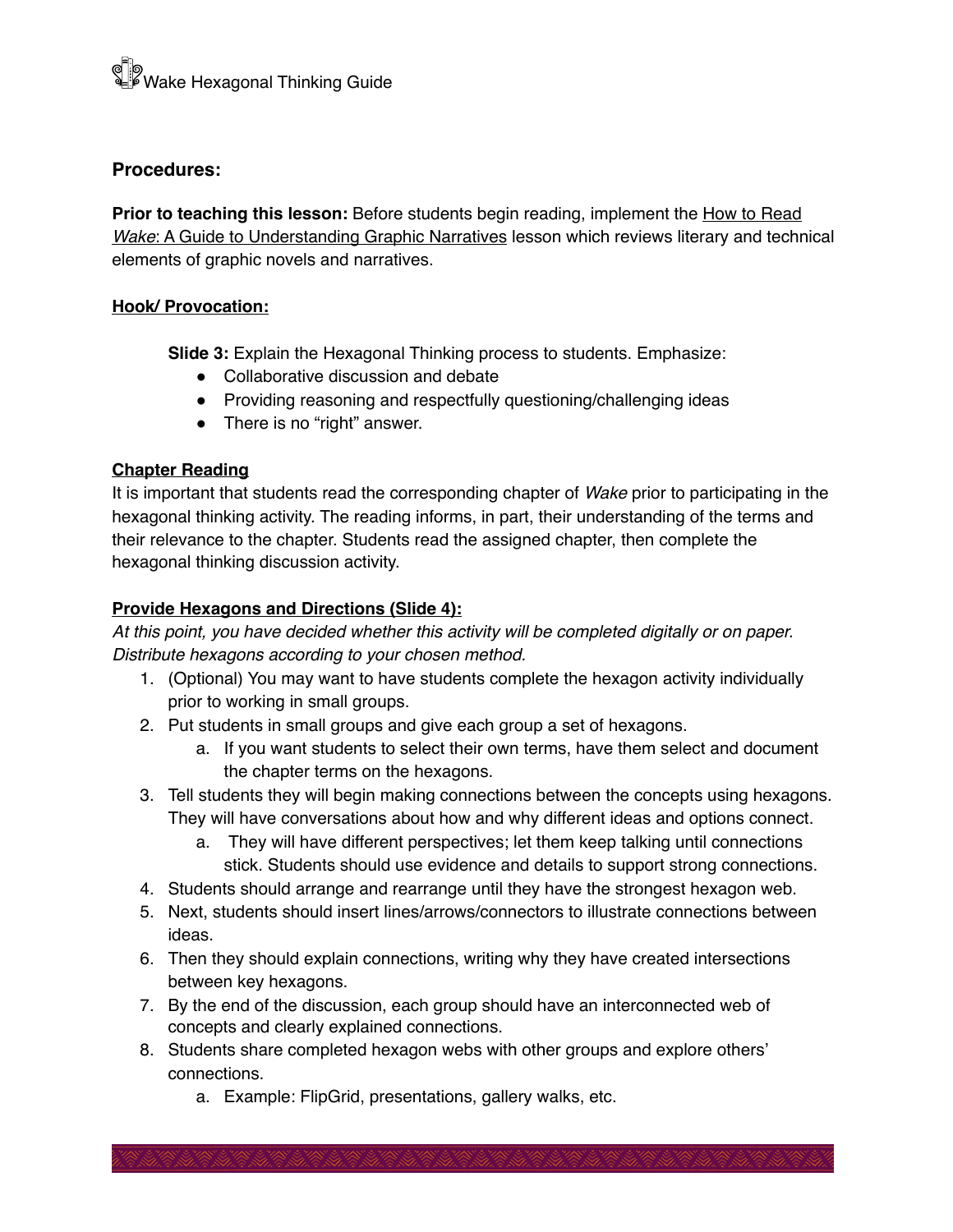## **Hexagonal Thinking Activity (Slides 6-25):**

- **● Hexagon deck and Terms slides:** Drag-and-drop an idea to the desired hexagon. Insert arrows/lines to represent connections between ideas. Use textual evidence to support strong connections.
- **Explanation:** Each hexagon slide is followed by a slide where students can explain their reasoning for selected key hexagon connections. You can determine the specific requirements, but this should be a brief response/overall summary. Students need not explain *every* connection.

| <b>Chapter</b>      | <b>Terms</b>                                                                                                                                                                                                                                     |
|---------------------|--------------------------------------------------------------------------------------------------------------------------------------------------------------------------------------------------------------------------------------------------|
| Prologue & Ch.<br>1 | Ancestors, water, Atlantic Ocean, 1770, Ted Weiss Federal<br>Building, home, Unity, history, archives, stories, justice, slavery,<br>historian, haunting, racism, women warriors                                                                 |
| Ch. 2               | Resistance, windows, England, revolt, Sara/Abigail/Lily/Amba,<br>Dom Regina, 1999, 1712, testimony, archives, historical<br>imagination, erasure, historian, motivation, trial, women warriors                                                   |
| Ch. 3               | Pregnant, well, Obeah Woman, Ekua, New York City African<br>Burial Ground, Adolphe Phillipse, oath, fight, fire, guns, hide,<br>New York, historian, rape, Amba, execution                                                                       |
| Ch. 4               | Abigail, water, against the grain, research, Governor Hunter,<br>2000, 1715, Queen Anne, reprieve, New York Historical Society,<br>sentenced, justice, darkness, correspondence, court records,<br>Sarah                                         |
| Ch. 5               | Seven, Actus Reus, stake, Sam, Mens Rea, law, newspapers,<br>uprising, clerk's office, computer, fiend, 1708, leader, historian,<br>woman, restore                                                                                               |
| Ch.6                | Ancestors, libation, Atlantic Ocean, 1905, Song of the Exiled,<br>Otto, Chicago, ambition, Nebraska, memory, Up From Slavery,<br>no ways tired, KKK, historian, Beloved, Nana Harriet                                                            |
| <b>Ch. 7</b>        | Victoria Tower, slave ship logs, Atlantic Ocean, regulated slave<br>trade, The British Museum, 12 million, colonialism, sugar, Lloyd's<br>of London, England, Brooke's Diagram, Middle Passage,<br>Historian, law suits, insurrection, Liverpool |
| Ch.8                | Access to weapons, sound, Atlantic Ocean, 36,000, Woman No.<br>4, Woman No. 10, Unity, Whydah, Ahosi, Cut Off, Oyo Empire,<br>one-in-ten, historian, mobility, revolts, women warriors                                                           |
| Ch. 9               | Dahomey, water, branding, 1769, Brooke's Diagram, march, fight,<br>Unity, leopard, Alele, slaves and tribute, Oyo, quarterdeck,<br>women, trade, land                                                                                            |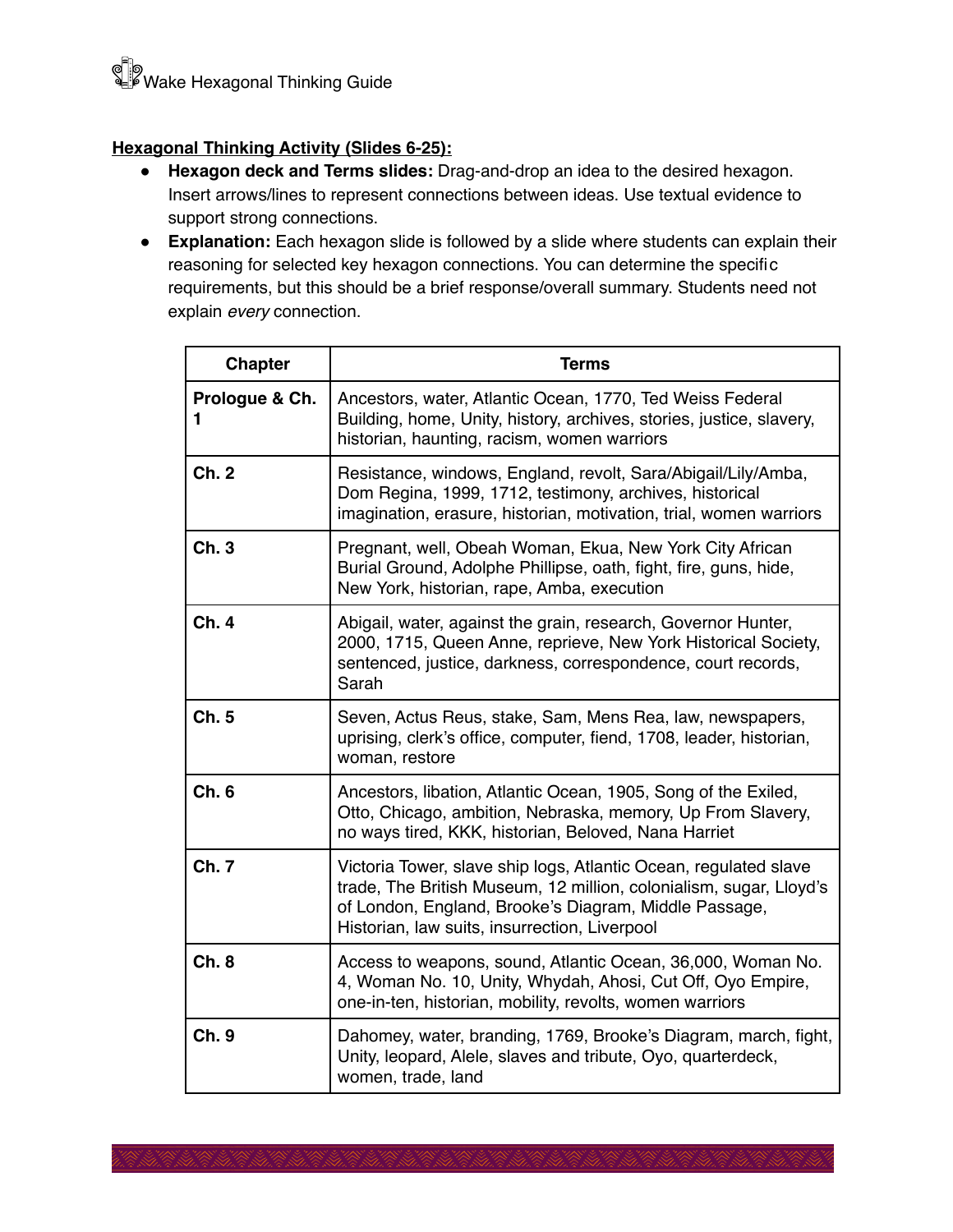ଢ**ି** |<br><sup>ଭ</sup>ାଁ Wake Hexagonal Thinking Guide

| l Ch. 10 | Ancestors, wake, dehumanization, past, ancestry in progress,                                                                     |
|----------|----------------------------------------------------------------------------------------------------------------------------------|
|          | legacy, Jefferson, internalize, acknowledge, truth, empower,<br>iustice, haunting, Black Lives Matter, women warriors, dream and |
|          | hope of the slave                                                                                                                |

#### **Sample:**

Slides 26-28 provide completed samples to be used as models for students, if needed.

#### **Differentiation:**

- Students can generate their own key concepts/ideas from chapters, instead of using the provided list.
- Provide a modified/shortened list of ideas and allow students to add their own.
- Place a concept (or few) on a hexagon to get students started.
- Provide blank cut-outs of hexagons and have students make connections on chart paper.
- Students need to explain their choices. This can take place in many ways:
	- Students could record arguments for one or two connections on a tool like Flipgrid.
	- Students could write down their analyses.
	- Groups could collaborate to write explanations for several of their connections and present them back to the class.

#### **Assessments:**

**Informal Assessment:** Observe and monitor students while engaged in discussion. Allow students the opportunity to share and view other hexagon webs (presentations, gallery walks, etc.)

**Formal Assessment:** Students submit completed hexagon webs and explanations per your instructions.

#### **Bibliography:**

*Hexagonal Thinking: A Colorful Tool for Discussion | Cult of Pedagogy*. (2020, September 12). Cult of Pedagogy. https://www.cultofpedagogy.com/hexagonal-thinking/

 Using Hexagons to Build Critical Thinking Skills. (2021, October 22). Edutopia; George Lucas Educational Foundation. https://www.edutopia.org/video/using-hexagons-build-critical-thinkingskills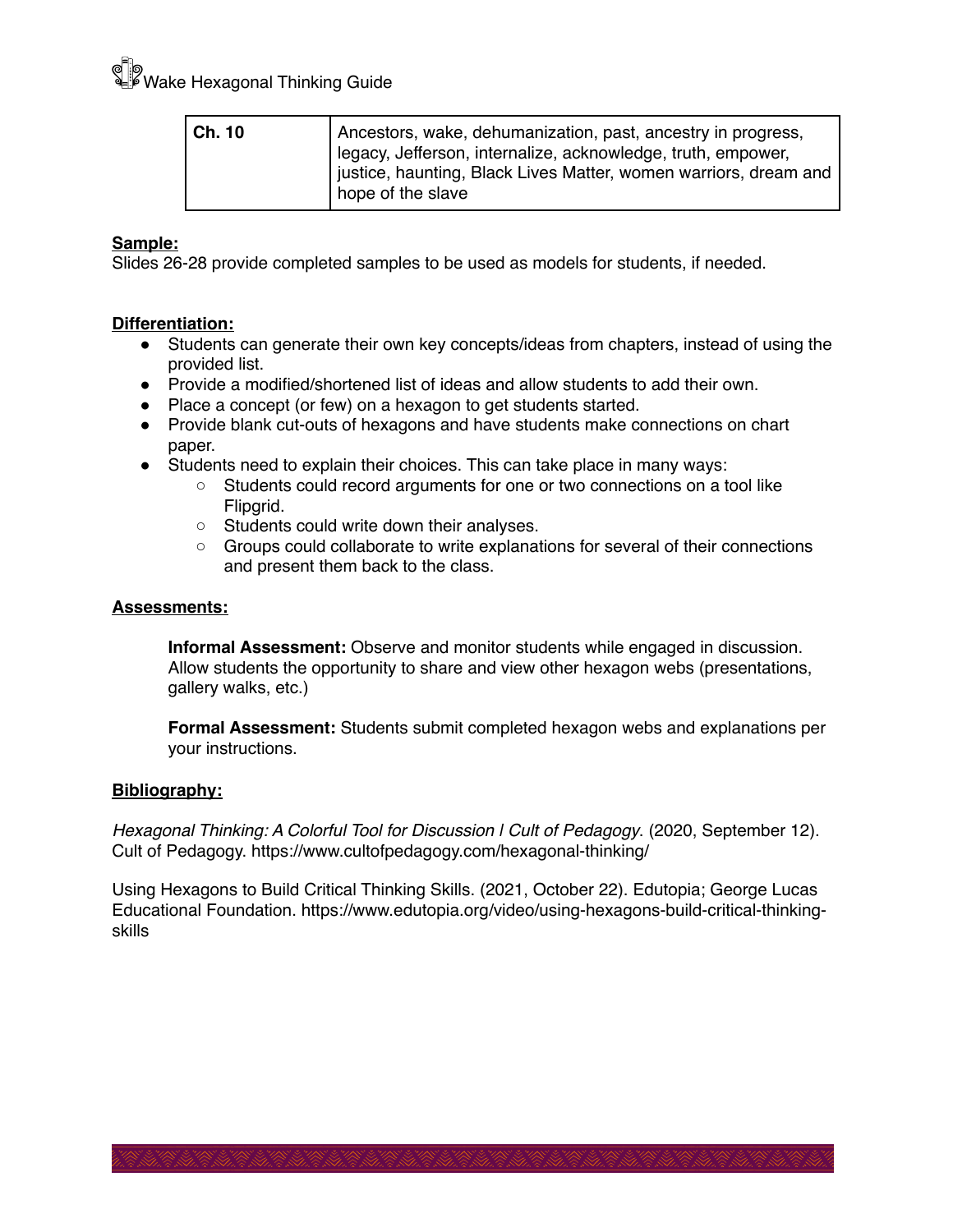



**Hexagon Cutouts**